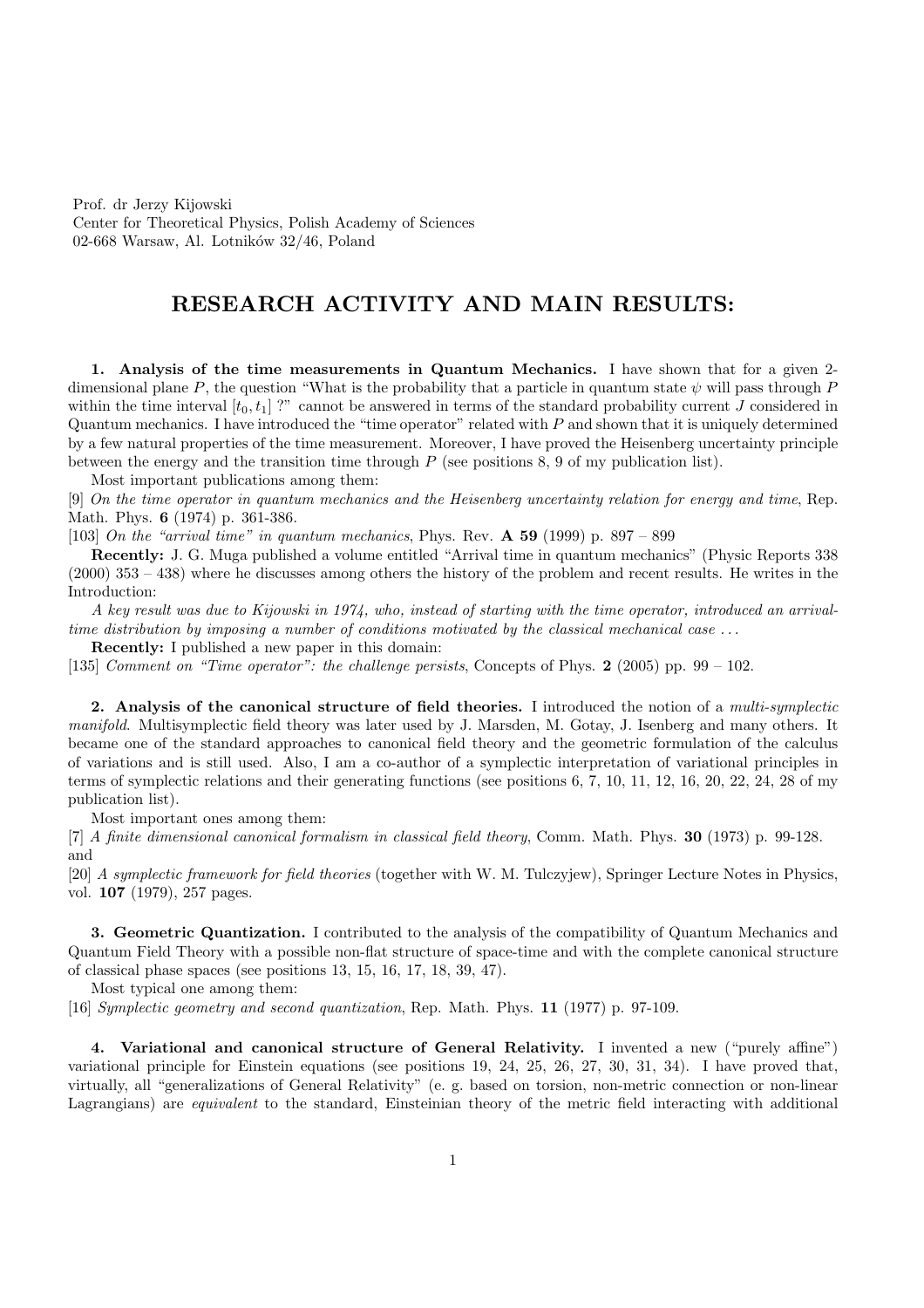matter fields. This way all dynamical effects obtained by such generalizations may be obtained by introducing additional matter fields in the conventional framework of General Relativity (see positions 42, 46, 49, 50 of my publication list).

Most typical publications among them:

[19] On a new variational principle in general relativity and the energy of gravitational field, GRG Journal 9 (1978), p. 857-881.

[83] Unconstrained variational principle for relativistic elasticity theory (together with G. Magli), Rep. Math. Phys. 39 (1997) p. 99-112

5. Formulation of classical and quantum theory of gauge fields in terms of gauge invariants. For many physically important models of gauge fields interacting with matter fields (e. g. Higgs fields) I have found a fully gauge-invariant formulation of both the canonical structure and the dynamics (see positions 28, 36, 38, 40, 51, 54, 64, 72, 77 of my list of publications).

Most important results in:

[51] The functional integral on the gauge orbit space for a non-Abelian Higgs model (together with G. Rudolph), Nuclear Physics. B 325 (1989) p. 211-224.

[77] Functional Integral of QED in Terms of Gauge-Invariant Quantities (together with G. Rudolph and M. Rudolph), Lett. Math. Phys. 33 (1995) p. 139-146

and

[91] Effective Bosonic Degrees of Freedom for One-Flavour Chromodynamics (together with G. Rudolph and M. Rudolph), Ann. Inst. H. Poincaré 68 (1998) p. 285 – 313

6. Lattice Gauge Field Theory I proposed a new description of gauge fields on the lattice (see positions 29, 37, 45, 48, 58, 72, 84). The last paper contains a complete analysis of the superselection sectors for the lattice version of Quantum Electrodynamics. In particular, it was shown that the theory may by expressed in terms of the algebra of observables (i. e. gauge invariant quantities only). The uniqueness of the irreducible representations of this algebra was proved.

Typical publication among them:

[37] New lattice approximation of gauge fields (together with G. Rudolph), Phys. Rev. D 31 (1985) p.859-864. and

[82] Algebra of Observables and Charge Superselection Sectors for QED on the Lattice (together with G. Rudolph and A. Thielmann), Comm. Math. Phys. 188 (1997) p. 535 – 564

7. Positivity and quasi-localizability of gravitational energy. I gave a new proof of the "positive mass conjecture". For this purpose I developed a new technique of splitting initial data in General Relativity into the gauge part and the "true degrees of freedom" part. Comparing with other approaches (i. e. the one due to York) this method is quasi-local. Moreover, the "true degrees of freedom" are described by four unconstrained functions. The total field energy (A. D. M. mass at infinity) may be explicitly written in terms of a volume integral containing initial data. The gauge conditions which I use, *annihilate automatically* all terms under the integral, which are not explicitly positive. This way the positivity of the total energy becomes much more explicit than in other proofs (see positions 35, 41, 44, 55, 63 of my list of publications).

Typical publications among them:

[44] Positivity of total energy in general relativity (together with J. Jezierski), Phys. Rev. D. 36 (1987) p. 1041-1044. and

[81] A simple Derivation of Canonical Structure and quasi-local Hamiltonians in General Relativity, Gen. Relat. Grav. Journal 29 (1997) p. 307-343

Recently: During the GR 17 conference (Dublin, July 2004) the plenary talk by P. Chrustiel, devoted to "Recent results in mathematical gravity", contained several references to my results and a detailed discussion of the properties of the "Kijowski mass", a concept which I have introduced in 1997 (cf. paper [81] on my publication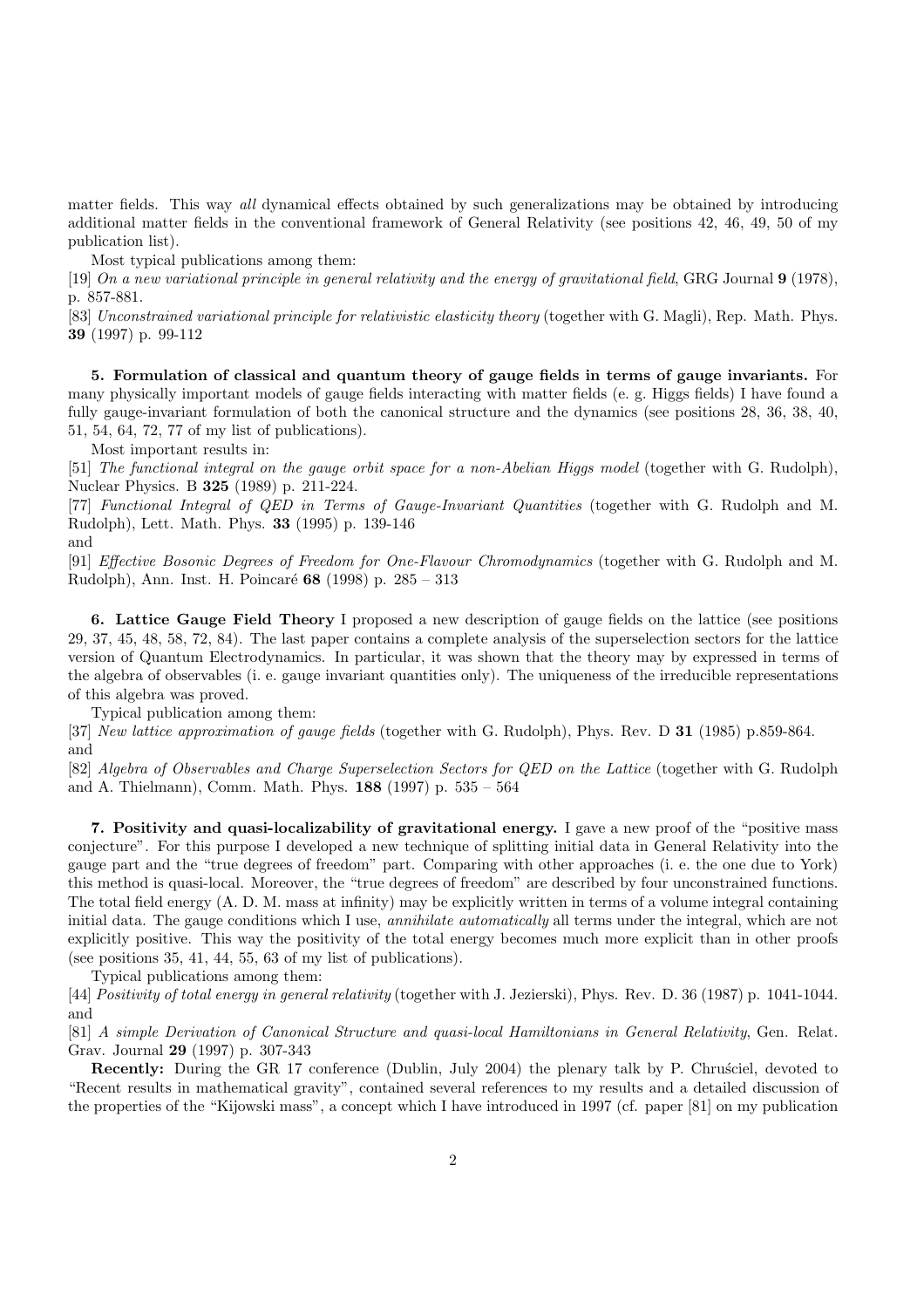list) and later (in 2003) rediscovered by C. M. Liu and S.-T. Yau (cf. the paper New definition of quasilocal mass and its positivity by these authors, arXiv:gr-qc/0303019). The talk was published in the Proceedings of GR 17. It is also available as an arXiv:gr-qc/0411008 publication).

There was also an interesting comment to the "Kijowski mass" by O'Murhadha, Szabados and Tod: Coment "Positivity of Quasilocal Mass", Phys. Rev. Letters, 92 (2004) p. 259001-1.

Recently: My approach to quasilocal definition of the gravitational energy was thoroughly analyzed by Laszlo Szabados in: Quasi-local Energy-momentum and Angular Momentum in GR: A Review Article, Living Rev, Relativity 7 (2004), 4, (available on the Web: http://www.livingreviews.org/lrr-2004-4).

8. Relativistic mechanics of continuous media and relativistic thermodynamics. I gave a consistent formulation of relativistic elasticity theory. An interesting astrophysical application leads to relatively simple models of crusts of neutron stars (see positions 60, 61, 62, 65, 68, 76 of my list of publications). I introduced the "material time" as the potential for relativistic temperature (see positions 32, 54, 57 of my list of publications).

Typical publications among them:

[60] Relativistic elastomechanics as a lagrangian field theory (together with G. Magli), Journ. Geometry and Phys. 9 (1992) p. 207-223

[90] Lagrangian and Hamiltonian Formalism for Discontinuous Fluid and Gravitational Field (together with P. Hájíček), Phys. Rev.  $D57$  (1998) p. 914 – 935

[98] Unconstrained hamiltonian formulation of General Relativity with thermo-elastic sources (together with Giulio Magli), Class. Quantum Grav. 15 (1998) p. 3891 – 3916

[104] Covariant gauge fixing and Kuchař decomposition (together with P. Hájíček), Phys. Rev. D 61 (1999) p. 024037-1 – 024037-13

Recently: I was asked to write a review article discussing the status of variational principles in relativistic continuum mechanics and thermodynamics:

[127] Variational Formulations of Relativistic Elasticity and Thermo-elasticity (together with G. Magli), in Variational and Extremum principles in Macroscopic Systems, Eds.: S. Sieniutycz, H. Farkas, Elsevier (2005); Part 1, Chapter 5, p. 97 – 114.

9. Problem of motion in classical electrodynamics (beyond the "test particle approximation"). I found a local and causal renormalization procedure of classical, Maxwell electrodynamics with point-like sources. As a result, I proposed a self-consistent, relativistic theory of a physical system composed of point-like particles interacting with the Maxwell field. The particles are not treated as test particles: they are not only influenced by the field but they influence the field themselves. The theory is local and causal (see positions 69, 73, 74, 79 of my list of publications).

Typical publications among them:

[73] Electrodynamics of moving bodies, GRG Journal 26 (1994) p. 167-201

[99] The Relativistic Dynamics of the Combined Particle-Field System in Nonlinear Renormalized Electrodynamics (together with Hans-Peter Gittel and Eberhard Zeidler), Comm. Math. Phys. 198 (1998) p. 711 – 736 and

[105] Head or tail: the dilemma of electrodynamics Proceedings of the International Symposium "Quantum Theory and Symmetries" (Goslar, 18-22 July 1999); Editors H.-D. Doebner, V.K. Dobrev, J.-D. Hennig and W. Luecke; World Scientific

## Recent publications in this field:

[92] Generation of multipole moments by external field in Born-Infeld non-linear electrodynamics (together with D. Chuściński), J. Phys. A: Math. Gen. **31** (1998) p. 269 – 276.

[97] A Gauge-invariant Hamiltonian Description of the Motion of Charged Test Particles (together with D. Chruscinski), Journal Geom. Phys. 27, (1998) p. 49 – 64.

 $[108]$  Asymptotic expansion of the Maxwell field in a neighbourhood of a multipole particle (together with M. Kościelecki), Acta. Phys. Polon. **B** 31 (2000) p.  $1691 - 1707$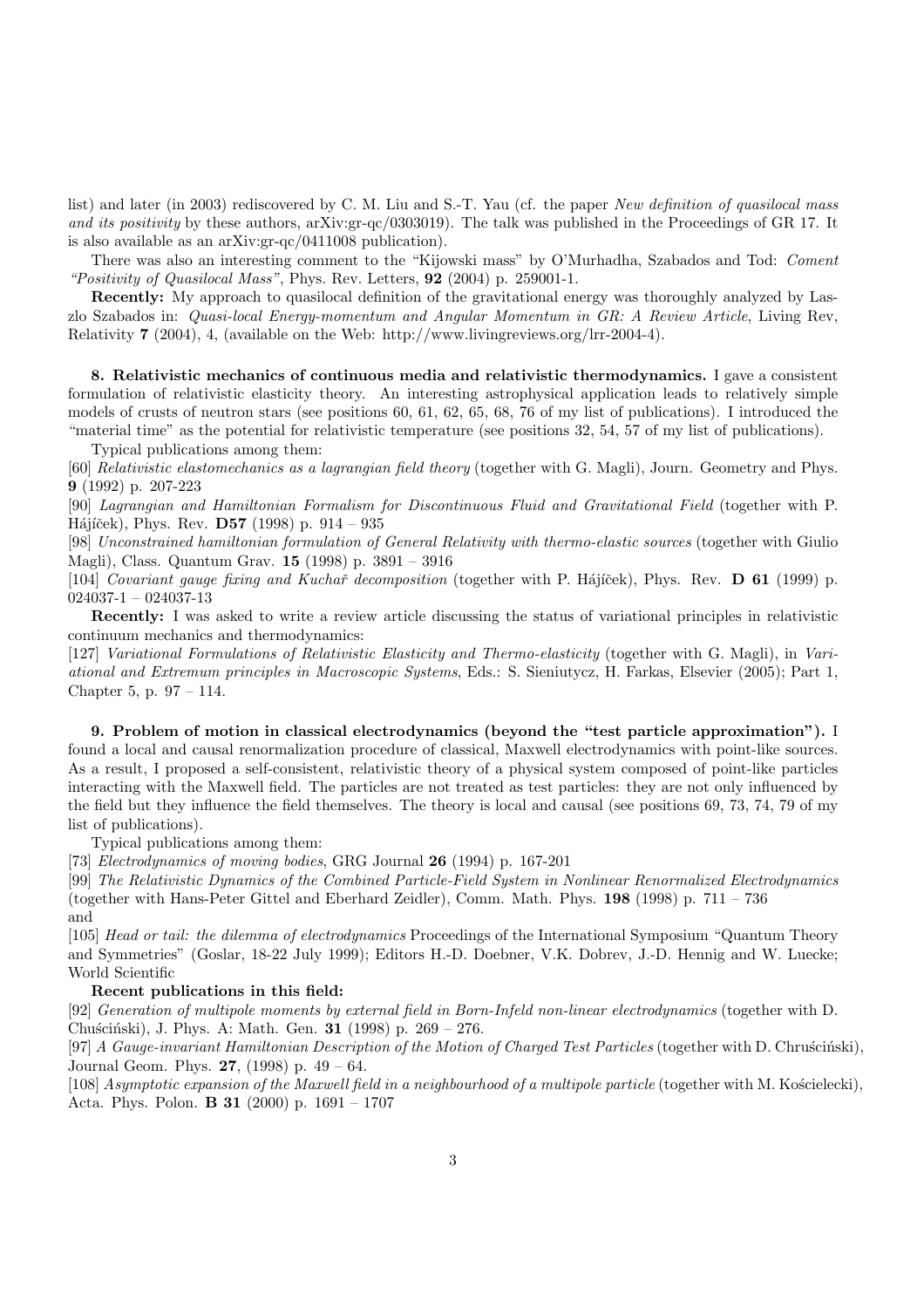[117] Born renormalization in classical Maxwell electrodynamics (together with Piotr Podleś), Journal Geom. Phys. 48 (2003) p. 369 – 384.

[129] On stability of renormalized classical electrodynamics (together with M. Kościelecki), physics/0305123, Acta Physica Polonica B 36 (2005) p. 75 – 107.

## Research activity in last few years:

10. Superselection rules in QED and QCD. In context of the lattice version of Quantum Electrodynamics we have examined thoroughly the "total charge" versus "the distribution of the electric flux at spatial infinity" superselection rules. We have proved that irreducible representations of the Observable Algebra are actually numbered by the value of the total charge: representations which differ only by the distribution of fluxes at the boundary, but correspond to the same value of the total charge, are equivalent. A similar analysis, consisting in the analysis of the Observable Algebra and its representations, was later applied to the lattice QCD model. Here, the  $Z_3$ -valued charge, numbering irreducible representations of the Observable Algebra, was found and the role of boundary data in the field quantization was analyzed.

Principal publications in this field:

[82] Algebra of Observables and Charge Superselection Sectors for QED on the Lattice (together with G. Rudolph and A. Thielmann), Comm. Math. Phys. 188 (1997) p. 535 – 564.

[93] On the Structure of the Observable Algebra for OED on the Lattice (together with G. Rudolph and C. Sliwa), Lett. Math. Phys. 43 (1998) p. 299 – 308.

[112] On the Gauss law and global charge for quantum chromodynamics (together with G. Rudolph), Jour. Math. Phys. 43 (2002) p. 1796 – 1808

[118] Charge Superselection Sectors for Scalar QED on the Lattice (together with G. Rudolph and C. Sliwa), ´ Ann. Inst. H. Poincaré, 4 (2003) p. 1136 – 1167.

[128] Charge Superselection Sectors for QCD on the Lattice (together with G. Rudolph), Journ. Math. Phys. 46  $(2005)$  p. 032303-1 – 032303-32, hep-th/0404155.

[133] On the Structure of the Observable Algebra of QCD on the Lattice (together with P. Jarvis and G. Rudolph), hep-th/0412143, J. Phys. A, 38 (2005) pp. 5359 – 5377.

11. Radiation problem in classical field theory and in General Relativity. I have proved that the time evolution of the field data at null-infinity (called usually the "scri"surface) may be described in terms of the conventional Hamiltonian dynamics with the so called "Bondi-mass" (or Bondi-energy) playing role of the total energy of the system. It was shown that the existence and unusual properties of the Bondi-mass are not specific gravitational phenomena but are rather an example of a general theory of radiation, which applies to any hyperbolic field theory, like e. g. Klein-Gordon (also its non-linear version) or electrodynamics. This leads to a substantial simplification of the classical Bondi theory, but also to its considerable extension, where not only radiation of energy but also of momentum and the angular-momentum may be simply described in the hamiltonian framework. Main results of this theory were published in the book:

[111] Hamiltonian Field Theory in the Radiating Regime (together with P. Chrusciel and J. Jezierski), monograph (174 pages), volume 70 of the series: Springer Lecture Notes in Physics, Monographs (2001).

These results were later applied to various problems. An example:

[132] Boundary data in canonical gravity and thermodynamics of black holes (together with J. Jezierski and E. Czuchry), Nuovo Cimento. 119 B (2004) pp. 733 – 748

This paper is related with another problem which occupied me during last years, namely:

12. Geometry of light-fronts and the thermodynamics of black holes. I have proposed a new, gauge-invariant definition of the external curvature of a null-like surface (a "wave front"). This leads to a simple, geometric formulation of the singular initial value problems in general relativity (i. e. dynamics of the gravitational field within a wave front). As a simple consequence of this approach the so called "first law of thermodynamics of